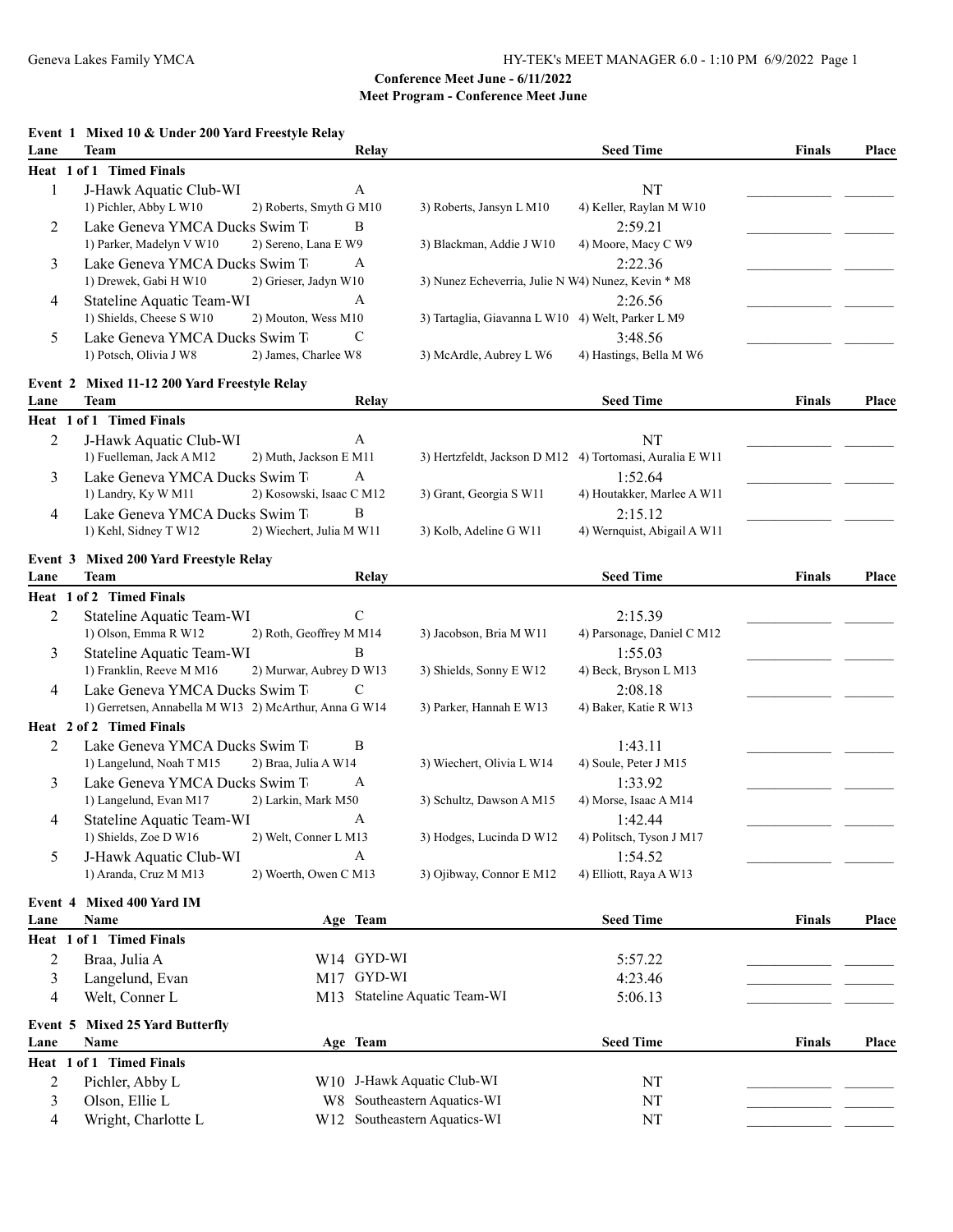# **Event 6 Mixed 50 Yard Backstroke**

| Lane           | <b>Name</b>                         |                 | Age Team                      | <b>Seed Time</b> | <b>Finals</b> | Place |
|----------------|-------------------------------------|-----------------|-------------------------------|------------------|---------------|-------|
|                | Heat 1 of 5 Timed Finals            |                 |                               |                  |               |       |
| 1              | Gerszewski, Jack C                  |                 | M12 Southeastern Aquatics-WI  | NT               |               |       |
| $\overline{c}$ | McArdle, Aubrey L                   |                 | W6 GYD-WI                     | 1:10.20          |               |       |
| 3              | James, Charlee                      |                 | W8 GYD-WI                     | 59.02            |               |       |
| 4              | Romo, Sam                           |                 | M11 GYD-WI                    | 1:04.61          |               |       |
| 5              | Hamrick, Anna R                     |                 | W8 GYD-WI                     | NT               |               |       |
| 6              | Fahy, Aisling N                     |                 | W12 Southeastern Aquatics-WI  | NT               |               |       |
|                | Heat 2 of 5 Timed Finals            |                 |                               |                  |               |       |
| 1              | Roberts, Jansyn L                   |                 | M10 J-Hawk Aquatic Club-WI    | 56.50            |               |       |
| $\overline{2}$ | Muth, Jackson E                     | M11             | J-Hawk Aquatic Club-WI        | 55.54            |               |       |
| 3              | Potsch, Olivia J                    | W8              | GYD-WI                        | 51.18            |               |       |
| 4              | Roberts, Smyth G                    |                 | M10 J-Hawk Aquatic Club-WI    | 54.82            |               |       |
| 5              | Tortomasi, Auralia E                | W11             | J-Hawk Aquatic Club-WI        | 55.66            |               |       |
| 6              | Blackman, Addie J                   |                 | W10 GYD-WI                    | 58.13            |               |       |
|                | Heat 3 of 5 Timed Finals            |                 |                               |                  |               |       |
| 1              | Moore, Macy C                       |                 | W9 GYD-WI                     | 48.78            |               |       |
| 2              | Keller, Raylan M                    |                 | W10 J-Hawk Aquatic Club-WI    | 47.41            |               |       |
| 3              | Wernquist, Abigail A                |                 | W11 GYD-WI                    | 44.99            |               |       |
| 4              | Tartaglia, Giavanna L               |                 | W10 Stateline Aquatic Team-WI | 47.22            |               |       |
| 5              | Mouton, Wess                        | M10             | Stateline Aquatic Team-WI     | 48.48            |               |       |
| 6              | Sereno, Lana E                      |                 | W9 GYD-WI                     | 49.12            |               |       |
|                | Heat 4 of 5 Timed Finals            |                 |                               |                  |               |       |
| 1              | Kolb, Adeline G                     |                 | W11 GYD-WI                    | 38.14            |               |       |
| $\overline{c}$ | Lopez, Ian R                        | M13             | Southeastern Aquatics-WI      | 36.07            |               |       |
| 3              | Welt, Parker L                      | M <sup>9</sup>  | Stateline Aquatic Team-WI     | 35.76            |               |       |
| 4              | Shields, Sonny E                    | W <sub>12</sub> | Stateline Aquatic Team-WI     | 35.93            |               |       |
| 5              | Baker, Katie R                      | W13             | GYD-WI                        | 37.16            |               |       |
| 6              | Fuelleman, Jack A                   |                 | M12 J-Hawk Aquatic Club-WI    | 41.16            |               |       |
|                | Heat 5 of 5 Timed Finals            |                 |                               |                  |               |       |
| 1              | Wiechert, Julia M                   | W11             | GYD-WI                        | 34.81            |               |       |
| $\overline{c}$ | Drewek, Gabi H                      |                 | W10 GYD-WI                    | 33.57            |               |       |
| 3              | Roth, Geoffrey M                    |                 | M14 Stateline Aquatic Team-WI | 31.16            |               |       |
| 4              | Grant, Georgia S                    |                 | W11 GYD-WI                    | 31.78            |               |       |
| 5              | Kehl, Sidney T                      |                 | W12 GYD-WI                    | 34.54            |               |       |
| 6              | Politsch, Kade R                    |                 | M14 Stateline Aquatic Team-WI | 35.19            |               |       |
|                |                                     |                 |                               |                  |               |       |
|                | Event 7 Mixed 100 Yard Breaststroke |                 |                               |                  |               |       |
| Lane           | Name                                |                 | Age Team                      | <b>Seed Time</b> | <b>Finals</b> | Place |
|                | Heat 1 of 3 Timed Finals            |                 |                               |                  |               |       |
| $\overline{c}$ | Frantz, Kristen V                   |                 | W13 GYD-WI                    | 1:49.43          |               |       |
| $\mathfrak{Z}$ | Grieser, Jadyn                      |                 | W10 GYD-WI                    | 1:40.76          |               |       |
| $\overline{4}$ | Borzynski, Jordan P                 |                 | M9 Southeastern Aquatics-WI   | 1:42.08          |               |       |
|                | Heat 2 of 3 Timed Finals            |                 |                               |                  |               |       |
| $\mathbf{1}$   | Jacobson, Bria M                    | W11             | Stateline Aquatic Team-WI     | 1:39.99          |               |       |
| $\overline{c}$ | McArthur, Anna G                    |                 | W14 GYD-WI                    | 1:29.26          |               |       |
| 3              | Woerth, Owen C                      |                 | M13 J-Hawk Aquatic Club-WI    | 1:25.43          |               |       |
| $\overline{4}$ | Murwar, Aubrey D                    |                 | W13 Stateline Aquatic Team-WI | 1:25.72          |               |       |
| 5              | Kosowski, Isaac C                   |                 | M12 GYD-WI                    | 1:30.29          |               |       |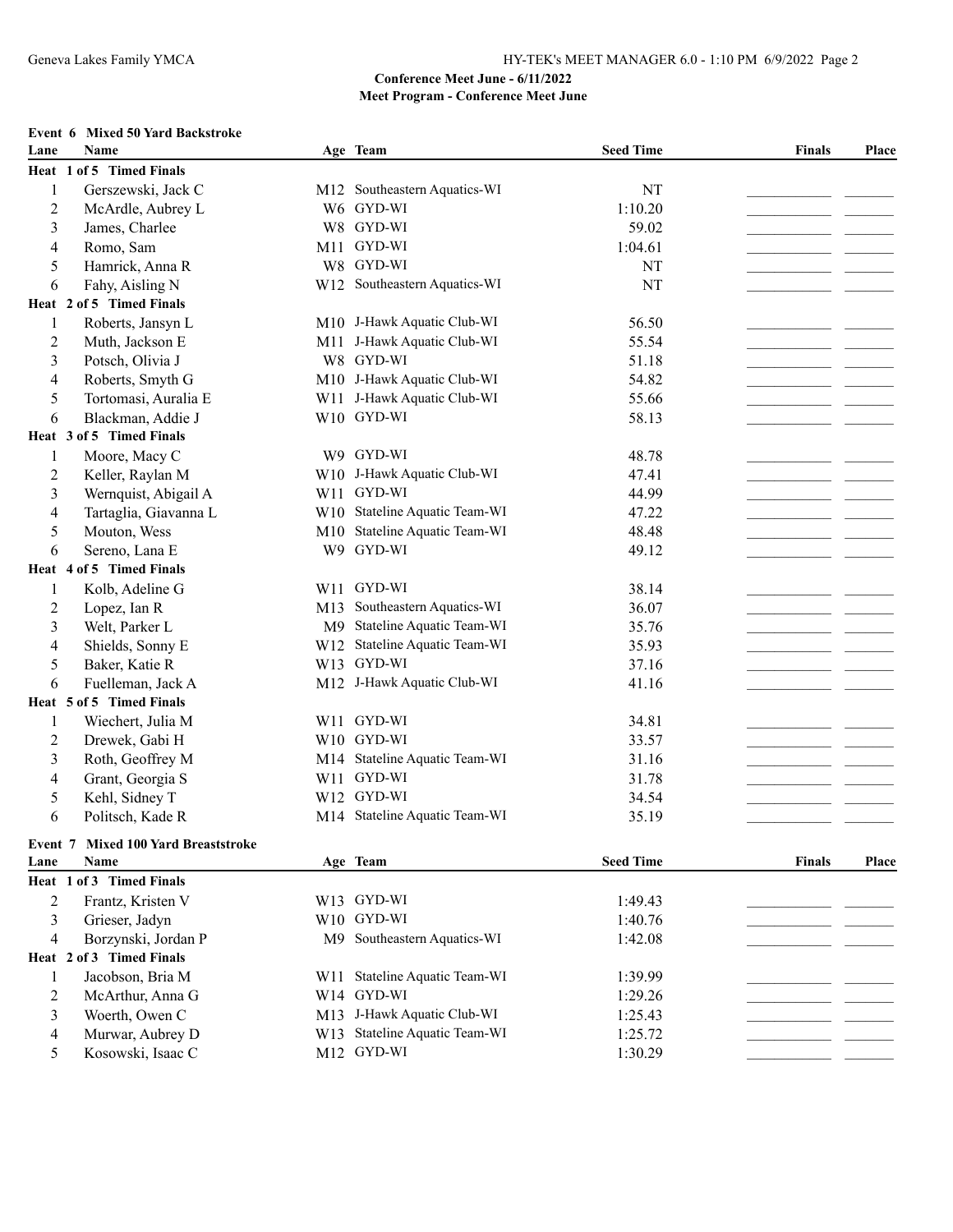|                | Heat 3 Timed Finals (Event 7 Mixed 100 Yard Breaststroke) |     |                                         |                  |               |              |
|----------------|-----------------------------------------------------------|-----|-----------------------------------------|------------------|---------------|--------------|
| 1              | Elliott, Raya A                                           |     | W13 J-Hawk Aquatic Club-WI              | 1:18.53          |               |              |
| 2              | Langelund, Noah T                                         |     | M15 GYD-WI                              | 1:13.92          |               |              |
| 3              | Politsch, Tyson J                                         |     | M17 Stateline Aquatic Team-WI           | 1:01.08          |               |              |
| 4              | Langelund, Evan                                           |     | M17 GYD-WI                              | 1:04.69          |               |              |
| 5              | Schultz, Dawson A                                         |     | M15 GYD-WI                              | 1:14.81          |               |              |
| 6              | Wiechert, Olivia L                                        |     | W14 GYD-WI                              | 1:20.58          |               |              |
|                | Event 8 Mixed 200 Yard Freestyle                          |     |                                         |                  |               |              |
| Lane           | Name                                                      |     | Age Team                                | <b>Seed Time</b> | Finals        | <b>Place</b> |
|                | Heat 1 of 2 Timed Finals                                  |     |                                         |                  |               |              |
| 1              | Olson, Emma R                                             |     | W12 Stateline Aquatic Team-WI           | 2:42.12          |               |              |
| 2              | Romo, Joaquin A                                           |     | M13 GYD-WI                              | 2:37.67          |               |              |
| 3              | Arteaga, Ale                                              |     | W11 Southeastern Aquatics-WI            | 2:31.89          |               |              |
| 4              | Parsonage, Daniel C                                       |     | M12 Stateline Aquatic Team-WI           | 2:33.48          |               |              |
| 5              | Baker, Katie R                                            |     | W13 GYD-WI                              | 2:41.64          |               |              |
| 6              | Landry, Ky W                                              |     | M11 GYD-WI                              | NT               |               |              |
|                | Heat 2 of 2 Timed Finals                                  |     |                                         |                  |               |              |
| 1              | Hodges, Lucinda D                                         |     | W12 Stateline Aquatic Team-WI           | 2:22.12          |               |              |
| 2              | Morse, Isaac A                                            |     | M14 GYD-WI                              | 2:04.10          |               |              |
| 3              | Borzynski, Jack M                                         |     | M14 Southeastern Aquatics-WI            | 2:00.17          |               |              |
| 4              | Shields, Zoe D                                            |     | W16 Stateline Aquatic Team-WI           | 2:01.47          |               |              |
| 5              | Soule, Peter J                                            |     | M15 GYD-WI                              | 2:21.09          |               |              |
| 6              | Politsch, Emmit M                                         |     | M11 Stateline Aquatic Team-WI           | 2:28.95          |               |              |
|                |                                                           |     |                                         |                  |               |              |
|                |                                                           |     |                                         |                  |               |              |
| Event 9        | <b>Mixed 25 Yard Backstroke</b>                           |     |                                         |                  |               |              |
| Lane           | Name                                                      |     | Age Team                                | <b>Seed Time</b> | Finals        | Place        |
|                | Heat 1 of 1 Timed Finals                                  |     |                                         |                  |               |              |
| 1              | Pichler, Abby L                                           |     | W10 J-Hawk Aquatic Club-WI              | <b>NT</b>        |               |              |
| 2              | Tai-Owenby, Loie P                                        |     | W9 J-Hawk Aquatic Club-WI               | NT               |               |              |
| 3              | Ramos, Juliana E                                          |     | W9 J-Hawk Aquatic Club-WI               | 27.09            |               |              |
| 4              | James, Charlee                                            |     | W8 GYD-WI                               | 30.34            |               |              |
| 5              | Olson, Evan T                                             |     | M11 Southeastern Aquatics-WI            | NT               |               |              |
|                | Event 10 Mixed 50 Yard Breaststroke                       |     |                                         |                  |               |              |
| Lane           | Name                                                      |     | Age Team                                | <b>Seed Time</b> | <b>Finals</b> | <b>Place</b> |
|                | Heat 1 of 3 Timed Finals                                  |     |                                         |                  |               |              |
| 1              | Nunez, Kevin *                                            |     | M8 GYD-WI                               | NT               |               |              |
| $\overline{c}$ | Fahy, Aisling N                                           |     | W12 Southeastern Aquatics-WI            | $\mathbf{NT}$    |               |              |
| 3              | Roberts, Smyth G                                          |     | M10 J-Hawk Aquatic Club-WI              | 1:07.90          |               |              |
| 4              | Olson, Ellie L                                            |     | W8 Southeastern Aquatics-WI             | NT               |               |              |
| 5              | Wells, Livi L                                             | W11 | GYD-WI                                  | NT               |               |              |
| 6              | Gerszewski, Jack C                                        |     | M12 Southeastern Aquatics-WI            | NT               |               |              |
|                | Heat 2 of 3 Timed Finals                                  |     |                                         |                  |               |              |
| 1              | Hertzfeldt, Jackson D                                     |     | M12 J-Hawk Aquatic Club-WI              | 53.45            |               |              |
| $\overline{2}$ | Gerretsen, Annabella M                                    |     | W13 GYD-WI                              | 53.20            |               |              |
| 3              | Nunez Echeverria, Julie N                                 |     | W10 GYD-WI                              | 46.76            |               |              |
| 4              | Shields, Cheese S                                         |     | W10 Stateline Aquatic Team-WI           | 49.38            |               |              |
| 5<br>6         | Keller, Raylan M<br>Potsch, Olivia J                      |     | W10 J-Hawk Aquatic Club-WI<br>W8 GYD-WI | 53.38<br>1:02.66 |               |              |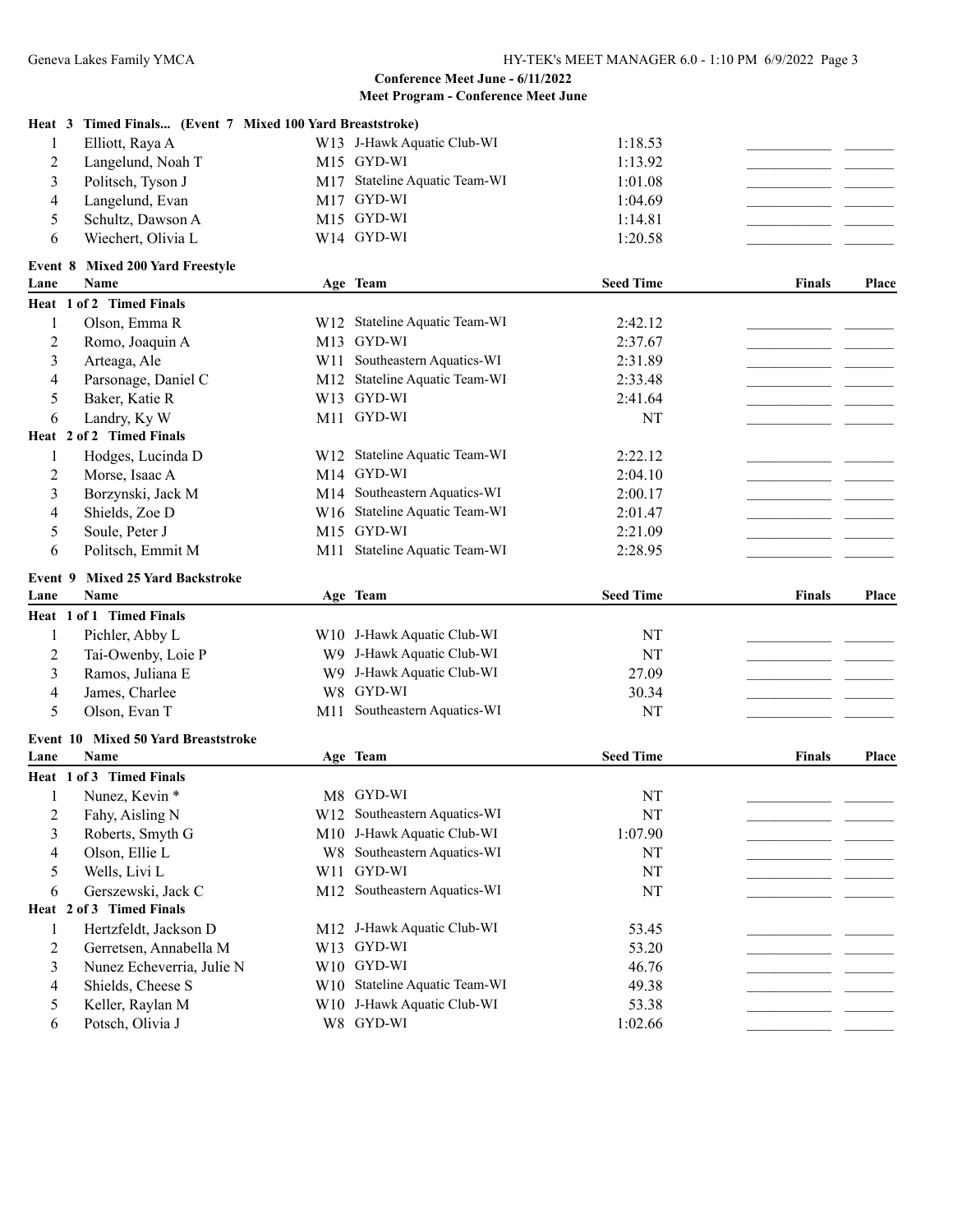|                | Heat 3 Timed Finals (Event 10 Mixed 50 Yard Breaststroke) |                |                               |                  |               |       |
|----------------|-----------------------------------------------------------|----------------|-------------------------------|------------------|---------------|-------|
| 1              | Wiechert, Julia M                                         |                | W11 GYD-WI                    | 43.99            |               |       |
| 2              | Kehl, Sidney T                                            |                | W12 GYD-WI                    | 40.12            |               |       |
| 3              | Politsch, Kade R                                          |                | M14 Stateline Aquatic Team-WI | 31.59            |               |       |
| 4              | Baker, Katie R                                            |                | W13 GYD-WI                    | 39.23            |               |       |
| 5              | Drewek, Gabi H                                            |                | W10 GYD-WI                    | 42.71            |               |       |
| 6              | Kolb, Adeline G                                           |                | W11 GYD-WI                    | 45.59            |               |       |
|                |                                                           |                |                               |                  |               |       |
| Lane           | Event 11 Mixed 100 Yard Freestyle<br><b>Name</b>          |                | Age Team                      | <b>Seed Time</b> | <b>Finals</b> | Place |
|                | Heat 1 of 6 Timed Finals                                  |                |                               |                  |               |       |
| 1              | James, Charlee                                            |                | W8 GYD-WI                     | NT               |               |       |
| 2              | Grorud, Russell L                                         |                | M14 J-Hawk Aquatic Club-WI    | NT               |               |       |
| 3              | Blackman, Addie J                                         |                | W10 GYD-WI                    | 1:55.74          |               |       |
| 4              | Romo, Sam                                                 |                | M11 GYD-WI                    | 2:09.35          |               |       |
| 5              | Fuelleman, Jack A                                         |                | M12 J-Hawk Aquatic Club-WI    | NT               |               |       |
| 6              | Hastings, Bella M                                         |                | W6 GYD-WI                     | NT               |               |       |
|                | Heat 2 of 6 Timed Finals                                  |                |                               |                  |               |       |
| 1              | Wernquist, Abigail A                                      |                | W11 GYD-WI                    | 1:42.53          |               |       |
| 2              | Tartaglia, Giavanna L                                     |                | W10 Stateline Aquatic Team-WI | 1:37.26          |               |       |
| 3              | Mouton, Wess                                              |                | M10 Stateline Aquatic Team-WI | 1:27.05          |               |       |
| 4              | Parker, Madelyn V                                         |                | W10 GYD-WI                    | 1:36.36          |               |       |
| 5              | Sereno, Lana E                                            |                | W9 GYD-WI                     | 1:39.14          |               |       |
| 6              | Moore, Macy C                                             |                | W9 GYD-WI                     | 1:42.94          |               |       |
|                | Heat 3 of 6 Timed Finals                                  |                |                               |                  |               |       |
| 1              | Frantz, Kristen V                                         |                | W13 GYD-WI                    | 1:22.88          |               |       |
| $\overline{c}$ | Kolb, Adeline G                                           | W11            | GYD-WI                        | 1:15.32          |               |       |
| 3              | Borzynski, Jordan P                                       | M <sup>9</sup> | Southeastern Aquatics-WI      | 1:13.88          |               |       |
| 4              | Franklin, Reeve M                                         | M16            | Stateline Aquatic Team-WI     | 1:14.28          |               |       |
| 5              | Roth, Geoffrey M                                          | M14            | Stateline Aquatic Team-WI     | 1:15.60          |               |       |
| 6              | Jacobson, Bria M                                          | W11            | Stateline Aquatic Team-WI     | 1:23.74          |               |       |
|                | Heat 4 of 6 Timed Finals                                  |                |                               |                  |               |       |
| 1              | Parker, Hannah E                                          |                | W13 GYD-WI                    | 1:11.93          |               |       |
| 2              | Shields, Sonny E                                          |                | W12 Stateline Aquatic Team-WI | 1:08.86          |               |       |
| 3              | Lopez, Ian R                                              |                | M13 Southeastern Aquatics-WI  | 1:07.98          |               |       |
| 4              | Woerth, Owen C                                            |                | M13 J-Hawk Aquatic Club-WI    | 1:08.52          |               |       |
| 5              | Romo, Joaquin A                                           |                | M13 GYD-WI                    | 1:10.75          |               |       |
| 6              | Grieser, Jadyn                                            |                | W10 GYD-WI                    | 1:13.62          |               |       |
|                | Heat 5 of 6 Timed Finals                                  |                |                               |                  |               |       |
| 1              | Murwar, Aubrey D                                          |                | W13 Stateline Aquatic Team-WI | 1:06.58          |               |       |
| $\overline{c}$ | Braa, Julia A                                             |                | W14 GYD-WI                    | 1:02.12          |               |       |
| 3              | Aranda, Cruz M                                            |                | M13 J-Hawk Aquatic Club-WI    | 59.97            |               |       |
| 4              | Elliott, Raya A                                           |                | W13 J-Hawk Aquatic Club-WI    | 1:01.10          |               |       |
| 5              | Welt, Parker L                                            | M <sup>9</sup> | Stateline Aquatic Team-WI     | 1:05.84          |               |       |
| 6              | Ojibway, Connor E                                         |                | M12 J-Hawk Aquatic Club-WI    | 1:06.89          |               |       |
|                | Heat 6 of 6 Timed Finals                                  |                |                               |                  |               |       |
| 1              | Beck, Bryson L                                            |                | M13 Stateline Aquatic Team-WI | 57.35            |               |       |
| $\overline{c}$ | Larkin, Mark                                              |                | M50 GYD-WI                    | 51.64            |               |       |
| 3              | Langelund, Evan                                           |                | M17 GYD-WI                    | 49.82            |               |       |
| 4              | Politsch, Tyson J                                         |                | M17 Stateline Aquatic Team-WI | 50.52            |               |       |
| 5              | Shields, Zoe D                                            |                | W16 Stateline Aquatic Team-WI | 55.96            |               |       |
| 6              | Wiechert, Olivia L                                        |                | W14 GYD-WI                    | 59.05            |               |       |
|                |                                                           |                |                               |                  |               |       |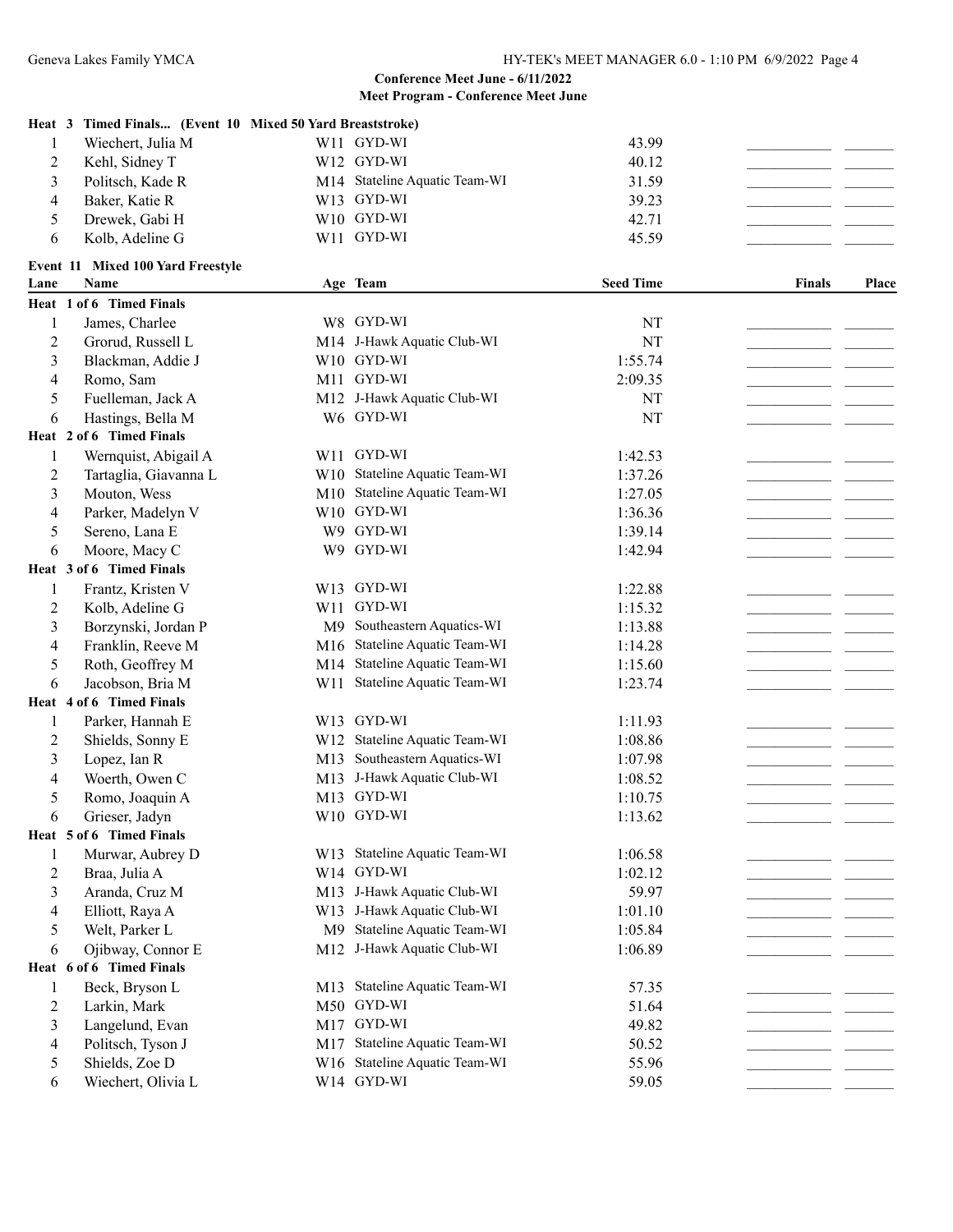### **Event 13 Mixed 100 Yard IM**

| Lane           | Name                                        |                | Age Team                      | <b>Seed Time</b> | <b>Finals</b> | Place        |
|----------------|---------------------------------------------|----------------|-------------------------------|------------------|---------------|--------------|
|                | Heat 1 of 2 Timed Finals                    |                |                               |                  |               |              |
| 1              | Ono, Sosuke                                 |                | M8 GYD-WI                     | NT               |               |              |
| 2              | Wells, Livi L                               | W11            | GYD-WI                        | <b>NT</b>        |               |              |
| 3              | Hertzfeldt, Jackson D                       |                | M12 J-Hawk Aquatic Club-WI    | 1:56.74          |               |              |
| 4              | Olson, Evan T                               | M11            | Southeastern Aquatics-WI      | NT               |               |              |
| 5              | Muth, Jackson E                             | M11            | J-Hawk Aquatic Club-WI        | <b>NT</b>        |               |              |
|                | Heat 2 of 2 Timed Finals                    |                |                               |                  |               |              |
| 1              | Olson, Emma R                               |                | W12 Stateline Aquatic Team-WI | 1:26.23          |               |              |
| 2              | Morse, Isaac A                              | M14            | GYD-WI                        | 1:15.24          |               |              |
| 3              | Schultz, Dawson A                           |                | M15 GYD-WI                    | 1:07.31          |               |              |
| 4              | Houtakker, Marlee A                         |                | W11 GYD-WI                    | 1:14.74          |               |              |
| 5              | Drewek, Gabi H                              |                | W10 GYD-WI                    | 1:17.65          |               |              |
| 6              | Parker, Madelyn V                           |                | W10 GYD-WI                    | 1:49.19          |               |              |
|                |                                             |                |                               |                  |               |              |
|                | Event 14 Mixed 200 Yard IM                  |                |                               |                  |               |              |
| Lane           | Name                                        |                | Age Team                      | <b>Seed Time</b> | Finals        | <b>Place</b> |
|                | Heat 1 of 1 Timed Finals                    |                |                               |                  |               |              |
| 1              | Parker, Hannah E                            |                | W13 GYD-WI                    | 2:54.23          |               |              |
| 2              | Ojibway, Connor E                           |                | M12 J-Hawk Aquatic Club-WI    | 2:48.72          |               |              |
| 3              | Politsch, Tyson J                           | M17            | Stateline Aquatic Team-WI     | 2:06.07          |               |              |
| 4              | Hodges, Lucinda D                           |                | W12 Stateline Aquatic Team-WI | 2:47.71          |               |              |
| 5              | Grant, Georgia S                            | W11            | GYD-WI                        | 2:51.34          |               |              |
| 6              | Gerretsen, Annabella M                      |                | W13 GYD-WI                    | 2:59.64          |               |              |
|                |                                             |                |                               |                  |               |              |
| Lane           | Event 15 Mixed 25 Yard Breaststroke<br>Name |                | Age Team                      | <b>Seed Time</b> | <b>Finals</b> | Place        |
|                | Heat 1 of 1 Timed Finals                    |                |                               |                  |               |              |
|                |                                             |                | W6 GYD-WI                     |                  |               |              |
| 2              | Hastings, Bella M                           |                | W9 GYD-WI                     | NT               |               |              |
| 3              | Moore, Macy C                               |                |                               | 29.34            |               |              |
| 4              | Wright, Charlotte L                         |                | W12 Southeastern Aquatics-WI  | 46.33            |               |              |
|                | Event 16 Mixed 50 Yard Freestyle            |                |                               |                  |               |              |
| Lane           | <b>Name</b>                                 |                | Age Team                      | <b>Seed Time</b> | Finals        | Place        |
|                | Heat 1 of 8 Timed Finals                    |                |                               |                  |               |              |
| $\overline{2}$ | Fahy, Aisling N                             | W12            | Southeastern Aquatics-WI      | NT               |               |              |
| 3              | Tai-Owenby, Loie P                          | W <sub>9</sub> | J-Hawk Aquatic Club-WI        | NT               |               |              |
| 4              | Gerszewski, Jack C                          |                | M12 Southeastern Aquatics-WI  | NT               |               |              |
|                | Heat 2 of 8 Timed Finals                    |                |                               |                  |               |              |
| 1              | Hamrick, Anna R                             |                | W8 GYD-WI                     | NT               |               |              |
| $\overline{c}$ | Pichler, Abby L                             |                | W10 J-Hawk Aquatic Club-WI    | <b>NT</b>        |               |              |
| 3              | Ramos, Juliana E                            |                | W9 J-Hawk Aquatic Club-WI     | 1:00.46          |               |              |
| 4              | McArdle, Aubrey L                           |                | W6 GYD-WI                     | 1:03.39          |               |              |
| 5              | Ono, Sosuke                                 |                | M8 GYD-WI                     | NT               |               |              |
| 6              | Grorud, Russell L                           |                | M14 J-Hawk Aquatic Club-WI    | <b>NT</b>        |               |              |
|                | Heat 3 of 8 Timed Finals                    |                |                               |                  |               |              |
| $\mathbf{1}$   | Roberts, Jansyn L                           |                | M10 J-Hawk Aquatic Club-WI    | 55.34            |               |              |
| $\overline{c}$ | Potsch, Olivia J                            |                | W8 GYD-WI                     | 47.23            |               |              |
| 3              | Tartaglia, Giavanna L                       |                | W10 Stateline Aquatic Team-WI | 41.14            |               |              |
| 4              | Tortomasi, Auralia E                        |                | W11 J-Hawk Aquatic Club-WI    | 45.72            |               |              |
| 5              | Roberts, Smyth G                            |                | M10 J-Hawk Aquatic Club-WI    | 47.71            |               |              |
| 6              | Romo, Sam                                   |                | M11 GYD-WI                    | 59.95            |               |              |
|                |                                             |                |                               |                  |               |              |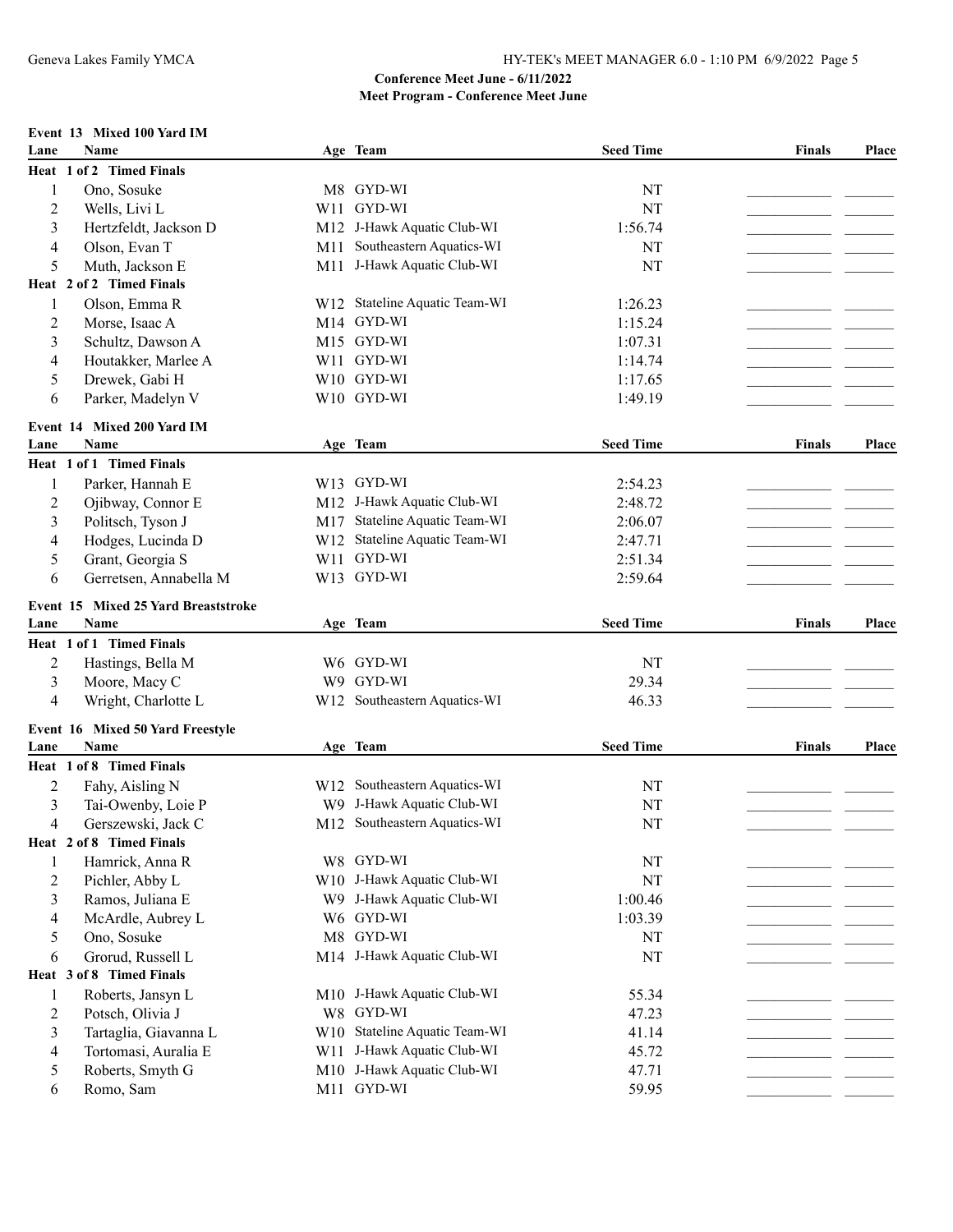#### **Heat 4 Timed Finals... (Event 16 Mixed 50 Yard Freestyle)**

| 1              | Nunez, Kevin *                                  |     | M8 GYD-WI                     | 40.31            |               |       |
|----------------|-------------------------------------------------|-----|-------------------------------|------------------|---------------|-------|
| $\overline{c}$ | Keller, Raylan M                                |     | W10 J-Hawk Aquatic Club-WI    | 38.74            | - -           |       |
| 3              | Shields, Cheese S                               |     | W10 Stateline Aquatic Team-WI | 36.19            |               |       |
| 4              | Nunez Echeverria, Julie N                       |     | W10 GYD-WI                    | 37.81            |               |       |
| 5              | Mouton, Wess                                    |     | M10 Stateline Aquatic Team-WI | 39.20            |               |       |
| 6              | Muth, Jackson E                                 |     | M11 J-Hawk Aquatic Club-WI    | 40.48            |               |       |
|                | Heat 5 of 8 Timed Finals                        |     |                               |                  |               |       |
| 1              | Roth, Geoffrey M                                |     | M14 Stateline Aquatic Team-WI | 34.70            |               |       |
| $\overline{c}$ | Grieser, Jadyn                                  |     | W10 GYD-WI                    | 33.15            |               |       |
| 3              | Franklin, Reeve M                               |     | M16 Stateline Aquatic Team-WI | 32.27            |               |       |
| 4              | Fuelleman, Jack A                               |     | M12 J-Hawk Aquatic Club-WI    | 32.75            |               |       |
| 5              | Olson, Emma R                                   |     | W12 Stateline Aquatic Team-WI | 33.28            |               |       |
| 6              | Jacobson, Bria M                                |     | W11 Stateline Aquatic Team-WI | 35.22            |               |       |
|                | Heat 6 of 8 Timed Finals                        |     |                               |                  |               |       |
| 1              | McArthur, Anna G                                |     | W14 GYD-WI                    | 32.07            |               |       |
| $\overline{c}$ | Kehl, Sidney T                                  |     | W12 GYD-WI                    | 30.85            |               |       |
| 3              | Politsch, Emmit M                               |     | M11 Stateline Aquatic Team-WI | 30.69            |               |       |
| 4              | Murwar, Aubrey D                                |     | W13 Stateline Aquatic Team-WI | 30.77            |               |       |
| 5              | Wiechert, Julia M                               |     | W11 GYD-WI                    |                  |               |       |
|                |                                                 |     |                               | 30.89            |               |       |
| 6              | Parsonage, Daniel C<br>Heat 7 of 8 Timed Finals |     | M12 Stateline Aquatic Team-WI | 32.19            |               |       |
|                |                                                 |     |                               |                  |               |       |
| 1              | Gerretsen, Annabella M                          |     | W13 GYD-WI                    | 30.30            |               |       |
| $\overline{c}$ | Soule, Peter J                                  |     | M15 GYD-WI                    | 29.89            |               |       |
| 3              | Kosowski, Isaac C                               |     | M12 GYD-WI                    | 27.92            |               |       |
| 4              | Houtakker, Marlee A                             |     | W11 GYD-WI                    | 29.22            |               |       |
| 5              | Lopez, Ian R                                    | M13 | Southeastern Aquatics-WI      | 30.19            |               |       |
| 6              | Welt, Parker L                                  | M9  | Stateline Aquatic Team-WI     | 30.38            |               |       |
|                | Heat 8 of 8 Timed Finals                        |     |                               |                  |               |       |
| 1              | Landry, Ky W                                    |     | M11 GYD-WI                    | 27.09            |               |       |
| $\overline{c}$ | Aranda, Cruz M                                  |     | M13 J-Hawk Aquatic Club-WI    | 26.41            |               |       |
| 3              | Larkin, Mark                                    |     | M50 GYD-WI                    | 23.19            |               |       |
| 4              | Borzynski, Jack M                               | M14 | Southeastern Aquatics-WI      | 24.91            |               |       |
| 5              | Beck, Bryson L                                  | M13 | Stateline Aquatic Team-WI     | 26.79            |               |       |
| 6              | Welt, Conner L                                  |     | M13 Stateline Aquatic Team-WI | 27.45            |               |       |
| Event 17       | <b>Mixed 100 Yard Butterfly</b>                 |     |                               |                  |               |       |
| Lane           | Name                                            |     | Age Team                      | <b>Seed Time</b> | <b>Finals</b> | Place |
|                | Heat 1 of 1 Timed Finals                        |     |                               |                  |               |       |
| $\overline{2}$ | Borzynski, Jordan P                             |     | M9 Southeastern Aquatics-WI   | 1:28.80          |               |       |
| 3              | Wiechert, Olivia L                              |     | W14 GYD-WI                    | 1:13.07          |               |       |
|                | Hodges, Lucinda D                               |     | W12 Stateline Aquatic Team-WI | 1:14.66          |               |       |
| 4              |                                                 |     |                               |                  |               |       |
|                | Event 18 Mixed 200 Yard Backstroke              |     |                               |                  |               |       |
| Lane           | Name                                            |     | Age Team                      | <b>Seed Time</b> | <b>Finals</b> | Place |
|                | Heat 1 of 1 Timed Finals                        |     |                               |                  |               |       |
| $\overline{c}$ | Grant, Georgia S                                |     | W11 GYD-WI                    | 2:37.51          |               |       |
| $\mathfrak{Z}$ | Elliott, Raya A                                 |     | W13 J-Hawk Aquatic Club-WI    | 2:22.76          |               |       |
| 4              | Shields, Zoe D                                  |     | W16 Stateline Aquatic Team-WI | 2:30.08          |               |       |
| 5              | Arteaga, Ale                                    |     | W11 Southeastern Aquatics-WI  | 2:50.15          |               |       |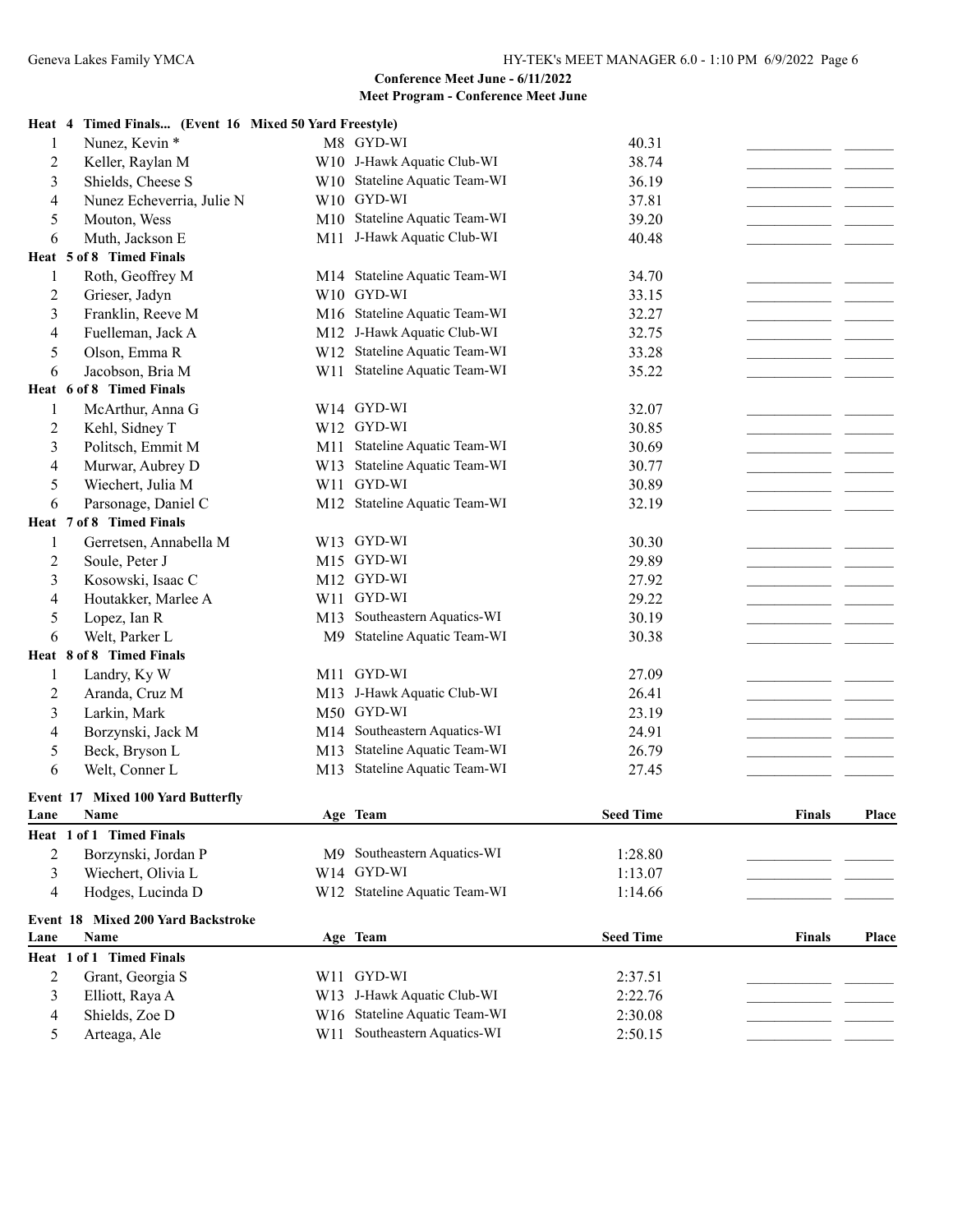## **Event 19 Mixed 25 Yard Freestyle**

| Heat 1 of 1 Timed Finals<br>Tai-Owenby, Loie P<br>W9 J-Hawk Aquatic Club-WI<br>NT<br>1<br>W12 Southeastern Aquatics-WI<br>$\overline{c}$<br>Wright, Charlotte L<br>30.00<br>Olson, Ellie L<br>W8 Southeastern Aquatics-WI<br>3<br>21.83<br>W9 J-Hawk Aquatic Club-WI<br>4<br>Ramos, Juliana E<br>25.12<br>W6 GYD-WI<br>5<br>McArdle, Aubrey L<br>30.27<br>W8 GYD-WI<br>Hamrick, Anna R<br><b>NT</b><br>6<br>Event 20 Mixed 50 Yard Butterfly<br><b>Seed Time</b><br>Name<br>Lane<br>Age Team<br><b>Finals</b><br>Heat 1 of 3 Timed Finals<br>M8 GYD-WI<br>2<br>Ono, Sosuke<br>NT<br>3<br>Nunez, Kevin *<br>GYD-WI<br>M8<br>NT<br>M10 J-Hawk Aquatic Club-WI<br><b>NT</b><br>4<br>Roberts, Jansyn L<br>Heat 2 of 3 Timed Finals<br>W11 J-Hawk Aquatic Club-WI<br>Tortomasi, Auralia E<br>NT<br>1<br>W10 GYD-WI<br>2<br>Blackman, Addie J<br>1:02.64<br>W10 GYD-WI<br>3<br>Parker, Madelyn V<br>47.35<br>W13 GYD-WI<br>Frantz, Kristen V<br>48.99<br>4<br>Hertzfeldt, Jackson D<br>M12 J-Hawk Aquatic Club-WI<br>1:13.00<br>5<br>Heat 3 of 3 Timed Finals<br>Nunez Echeverria, Julie N<br>W10 GYD-WI<br>38.71<br>1<br>M13 GYD-WI<br>34.85<br>2<br>Romo, Joaquin A |       |
|-----------------------------------------------------------------------------------------------------------------------------------------------------------------------------------------------------------------------------------------------------------------------------------------------------------------------------------------------------------------------------------------------------------------------------------------------------------------------------------------------------------------------------------------------------------------------------------------------------------------------------------------------------------------------------------------------------------------------------------------------------------------------------------------------------------------------------------------------------------------------------------------------------------------------------------------------------------------------------------------------------------------------------------------------------------------------------------------------------------------------------------------------------------------|-------|
|                                                                                                                                                                                                                                                                                                                                                                                                                                                                                                                                                                                                                                                                                                                                                                                                                                                                                                                                                                                                                                                                                                                                                                 |       |
|                                                                                                                                                                                                                                                                                                                                                                                                                                                                                                                                                                                                                                                                                                                                                                                                                                                                                                                                                                                                                                                                                                                                                                 |       |
|                                                                                                                                                                                                                                                                                                                                                                                                                                                                                                                                                                                                                                                                                                                                                                                                                                                                                                                                                                                                                                                                                                                                                                 |       |
|                                                                                                                                                                                                                                                                                                                                                                                                                                                                                                                                                                                                                                                                                                                                                                                                                                                                                                                                                                                                                                                                                                                                                                 |       |
|                                                                                                                                                                                                                                                                                                                                                                                                                                                                                                                                                                                                                                                                                                                                                                                                                                                                                                                                                                                                                                                                                                                                                                 |       |
|                                                                                                                                                                                                                                                                                                                                                                                                                                                                                                                                                                                                                                                                                                                                                                                                                                                                                                                                                                                                                                                                                                                                                                 |       |
|                                                                                                                                                                                                                                                                                                                                                                                                                                                                                                                                                                                                                                                                                                                                                                                                                                                                                                                                                                                                                                                                                                                                                                 |       |
|                                                                                                                                                                                                                                                                                                                                                                                                                                                                                                                                                                                                                                                                                                                                                                                                                                                                                                                                                                                                                                                                                                                                                                 |       |
|                                                                                                                                                                                                                                                                                                                                                                                                                                                                                                                                                                                                                                                                                                                                                                                                                                                                                                                                                                                                                                                                                                                                                                 | Place |
|                                                                                                                                                                                                                                                                                                                                                                                                                                                                                                                                                                                                                                                                                                                                                                                                                                                                                                                                                                                                                                                                                                                                                                 |       |
|                                                                                                                                                                                                                                                                                                                                                                                                                                                                                                                                                                                                                                                                                                                                                                                                                                                                                                                                                                                                                                                                                                                                                                 |       |
|                                                                                                                                                                                                                                                                                                                                                                                                                                                                                                                                                                                                                                                                                                                                                                                                                                                                                                                                                                                                                                                                                                                                                                 |       |
|                                                                                                                                                                                                                                                                                                                                                                                                                                                                                                                                                                                                                                                                                                                                                                                                                                                                                                                                                                                                                                                                                                                                                                 |       |
|                                                                                                                                                                                                                                                                                                                                                                                                                                                                                                                                                                                                                                                                                                                                                                                                                                                                                                                                                                                                                                                                                                                                                                 |       |
|                                                                                                                                                                                                                                                                                                                                                                                                                                                                                                                                                                                                                                                                                                                                                                                                                                                                                                                                                                                                                                                                                                                                                                 |       |
|                                                                                                                                                                                                                                                                                                                                                                                                                                                                                                                                                                                                                                                                                                                                                                                                                                                                                                                                                                                                                                                                                                                                                                 |       |
|                                                                                                                                                                                                                                                                                                                                                                                                                                                                                                                                                                                                                                                                                                                                                                                                                                                                                                                                                                                                                                                                                                                                                                 |       |
|                                                                                                                                                                                                                                                                                                                                                                                                                                                                                                                                                                                                                                                                                                                                                                                                                                                                                                                                                                                                                                                                                                                                                                 |       |
|                                                                                                                                                                                                                                                                                                                                                                                                                                                                                                                                                                                                                                                                                                                                                                                                                                                                                                                                                                                                                                                                                                                                                                 |       |
|                                                                                                                                                                                                                                                                                                                                                                                                                                                                                                                                                                                                                                                                                                                                                                                                                                                                                                                                                                                                                                                                                                                                                                 |       |
|                                                                                                                                                                                                                                                                                                                                                                                                                                                                                                                                                                                                                                                                                                                                                                                                                                                                                                                                                                                                                                                                                                                                                                 |       |
|                                                                                                                                                                                                                                                                                                                                                                                                                                                                                                                                                                                                                                                                                                                                                                                                                                                                                                                                                                                                                                                                                                                                                                 |       |
| M14 Stateline Aquatic Team-WI<br>3<br>Politsch, Kade R<br>27.89                                                                                                                                                                                                                                                                                                                                                                                                                                                                                                                                                                                                                                                                                                                                                                                                                                                                                                                                                                                                                                                                                                 |       |
| GYD-WI<br>30.98<br>Landry, Ky W<br>M11<br>4                                                                                                                                                                                                                                                                                                                                                                                                                                                                                                                                                                                                                                                                                                                                                                                                                                                                                                                                                                                                                                                                                                                     |       |
| W12 Stateline Aquatic Team-WI<br>Shields, Sonny E<br>38.63<br>5                                                                                                                                                                                                                                                                                                                                                                                                                                                                                                                                                                                                                                                                                                                                                                                                                                                                                                                                                                                                                                                                                                 |       |
| W10 Stateline Aquatic Team-WI<br>Shields, Cheese S<br>46.80<br>6                                                                                                                                                                                                                                                                                                                                                                                                                                                                                                                                                                                                                                                                                                                                                                                                                                                                                                                                                                                                                                                                                                |       |
|                                                                                                                                                                                                                                                                                                                                                                                                                                                                                                                                                                                                                                                                                                                                                                                                                                                                                                                                                                                                                                                                                                                                                                 |       |
| Event 21 Mixed 100 Yard Backstroke                                                                                                                                                                                                                                                                                                                                                                                                                                                                                                                                                                                                                                                                                                                                                                                                                                                                                                                                                                                                                                                                                                                              |       |
| <b>Seed Time</b><br>Name<br>Age Team<br>Lane<br><b>Finals</b>                                                                                                                                                                                                                                                                                                                                                                                                                                                                                                                                                                                                                                                                                                                                                                                                                                                                                                                                                                                                                                                                                                   | Place |
| Heat 1 of 3 Timed Finals                                                                                                                                                                                                                                                                                                                                                                                                                                                                                                                                                                                                                                                                                                                                                                                                                                                                                                                                                                                                                                                                                                                                        |       |
| W11 GYD-WI<br>2<br>Wells, Livi L<br>NT                                                                                                                                                                                                                                                                                                                                                                                                                                                                                                                                                                                                                                                                                                                                                                                                                                                                                                                                                                                                                                                                                                                          |       |
| W11 GYD-WI<br>3<br>Wernquist, Abigail A<br>NT                                                                                                                                                                                                                                                                                                                                                                                                                                                                                                                                                                                                                                                                                                                                                                                                                                                                                                                                                                                                                                                                                                                   |       |
| Grorud, Russell L<br><b>NT</b><br>4<br>M14 J-Hawk Aquatic Club-WI                                                                                                                                                                                                                                                                                                                                                                                                                                                                                                                                                                                                                                                                                                                                                                                                                                                                                                                                                                                                                                                                                               |       |
| Heat 2 of 3 Timed Finals                                                                                                                                                                                                                                                                                                                                                                                                                                                                                                                                                                                                                                                                                                                                                                                                                                                                                                                                                                                                                                                                                                                                        |       |
| W9 GYD-WI<br>Sereno, Lana E<br>NT<br>1                                                                                                                                                                                                                                                                                                                                                                                                                                                                                                                                                                                                                                                                                                                                                                                                                                                                                                                                                                                                                                                                                                                          |       |
| M12 J-Hawk Aquatic Club-WI<br>2<br>Ojibway, Connor E<br>1:21.30                                                                                                                                                                                                                                                                                                                                                                                                                                                                                                                                                                                                                                                                                                                                                                                                                                                                                                                                                                                                                                                                                                 |       |
| Soule, Peter J<br>M15 GYD-WI<br>1:15.55<br>3                                                                                                                                                                                                                                                                                                                                                                                                                                                                                                                                                                                                                                                                                                                                                                                                                                                                                                                                                                                                                                                                                                                    |       |
| W14 GYD-WI<br>McArthur, Anna G<br>1:19.83<br>4                                                                                                                                                                                                                                                                                                                                                                                                                                                                                                                                                                                                                                                                                                                                                                                                                                                                                                                                                                                                                                                                                                                  |       |
| Parsonage, Daniel C<br>M12 Stateline Aquatic Team-WI<br>5<br>1:22.31                                                                                                                                                                                                                                                                                                                                                                                                                                                                                                                                                                                                                                                                                                                                                                                                                                                                                                                                                                                                                                                                                            |       |
| W6 GYD-WI<br>Hastings, Bella M<br>6<br>NT                                                                                                                                                                                                                                                                                                                                                                                                                                                                                                                                                                                                                                                                                                                                                                                                                                                                                                                                                                                                                                                                                                                       |       |
| Heat 3 of 3 Timed Finals                                                                                                                                                                                                                                                                                                                                                                                                                                                                                                                                                                                                                                                                                                                                                                                                                                                                                                                                                                                                                                                                                                                                        |       |
| M13 J-Hawk Aquatic Club-WI<br>Woerth, Owen C<br>1<br>1:12.47                                                                                                                                                                                                                                                                                                                                                                                                                                                                                                                                                                                                                                                                                                                                                                                                                                                                                                                                                                                                                                                                                                    |       |
| Stateline Aquatic Team-WI<br>$\overline{c}$<br>Welt, Conner L<br>1:09.84<br>M13                                                                                                                                                                                                                                                                                                                                                                                                                                                                                                                                                                                                                                                                                                                                                                                                                                                                                                                                                                                                                                                                                 |       |
| 3<br>Morse, Isaac A<br>M14 GYD-WI<br>1:02.48                                                                                                                                                                                                                                                                                                                                                                                                                                                                                                                                                                                                                                                                                                                                                                                                                                                                                                                                                                                                                                                                                                                    |       |
| Schultz, Dawson A<br>M15 GYD-WI<br>4<br>1:06.00                                                                                                                                                                                                                                                                                                                                                                                                                                                                                                                                                                                                                                                                                                                                                                                                                                                                                                                                                                                                                                                                                                                 |       |
| Franklin, Reeve M<br>M16 Stateline Aquatic Team-WI<br>5<br>1:12.18                                                                                                                                                                                                                                                                                                                                                                                                                                                                                                                                                                                                                                                                                                                                                                                                                                                                                                                                                                                                                                                                                              |       |
| M13 J-Hawk Aquatic Club-WI<br>Aranda, Cruz M<br>6<br>1:14.23                                                                                                                                                                                                                                                                                                                                                                                                                                                                                                                                                                                                                                                                                                                                                                                                                                                                                                                                                                                                                                                                                                    |       |